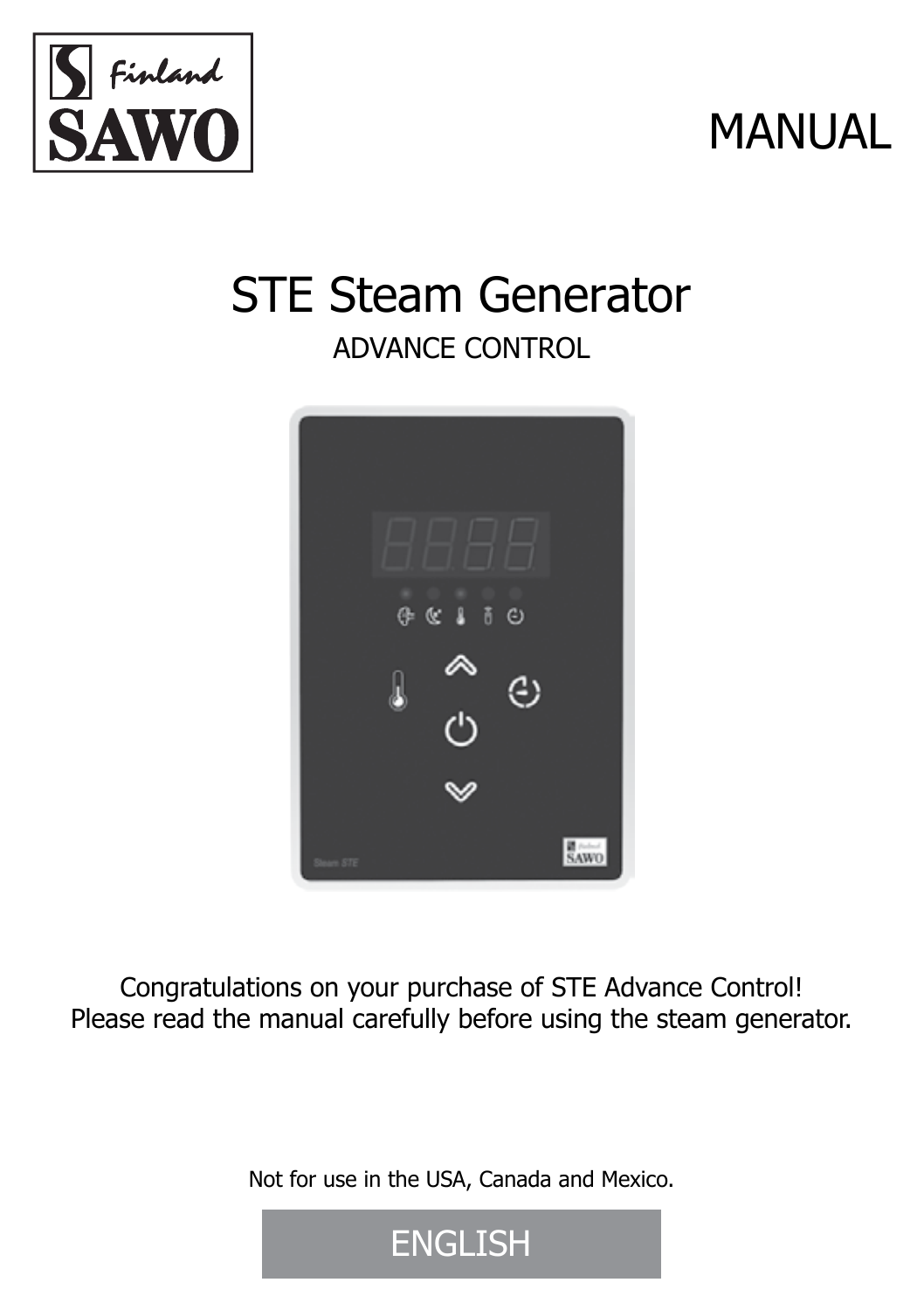### **TABLE OF CONTENTS**

| JUMPER CONNECTIONS IN THE STEAM GENERATOR PCB 10 |  |
|--------------------------------------------------|--|
|                                                  |  |
|                                                  |  |

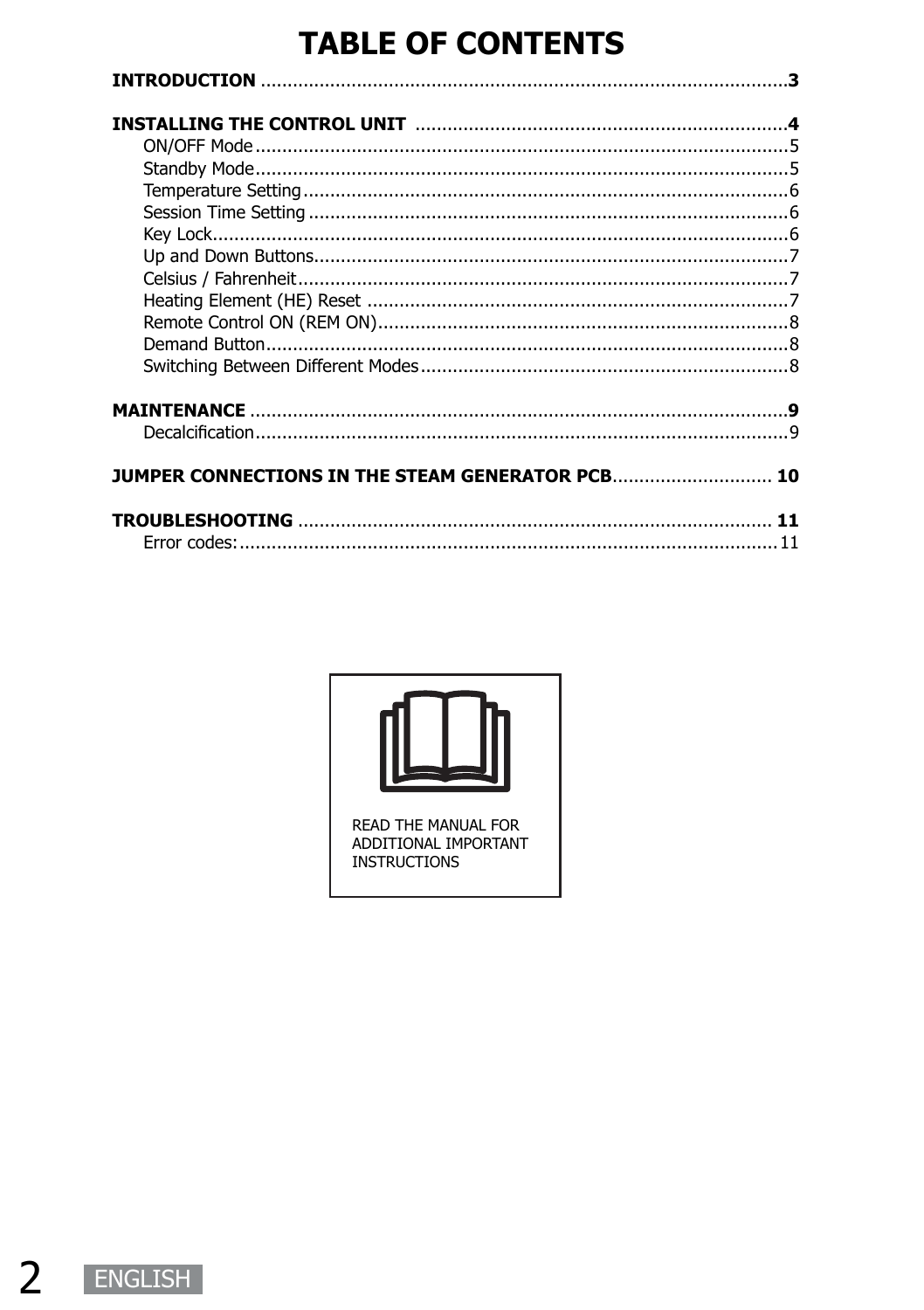### **INTRODUCTION**

There are three different operation modes in the unit: Off, On and Standby. The user can easily switch between different modes, making the steam bathing more convenient with less energy consumption.

To use steam room the control unit needs to be in the On mode. In the On mode, the steamer is active, the temperature in the steam room will be kept in the preferred, set temperature, with occasional discharge of steam.

However, if the steam room is not used constantly, the generator can be set to Standby mode. The water in the tank and the steam room are kept warm, with minimal energy usage. The generator is able to produce steam shortly after the unit is switch back to On mode for the convenience of the users.

More details about the different modes and how to move between them can be found in the text and graph following.

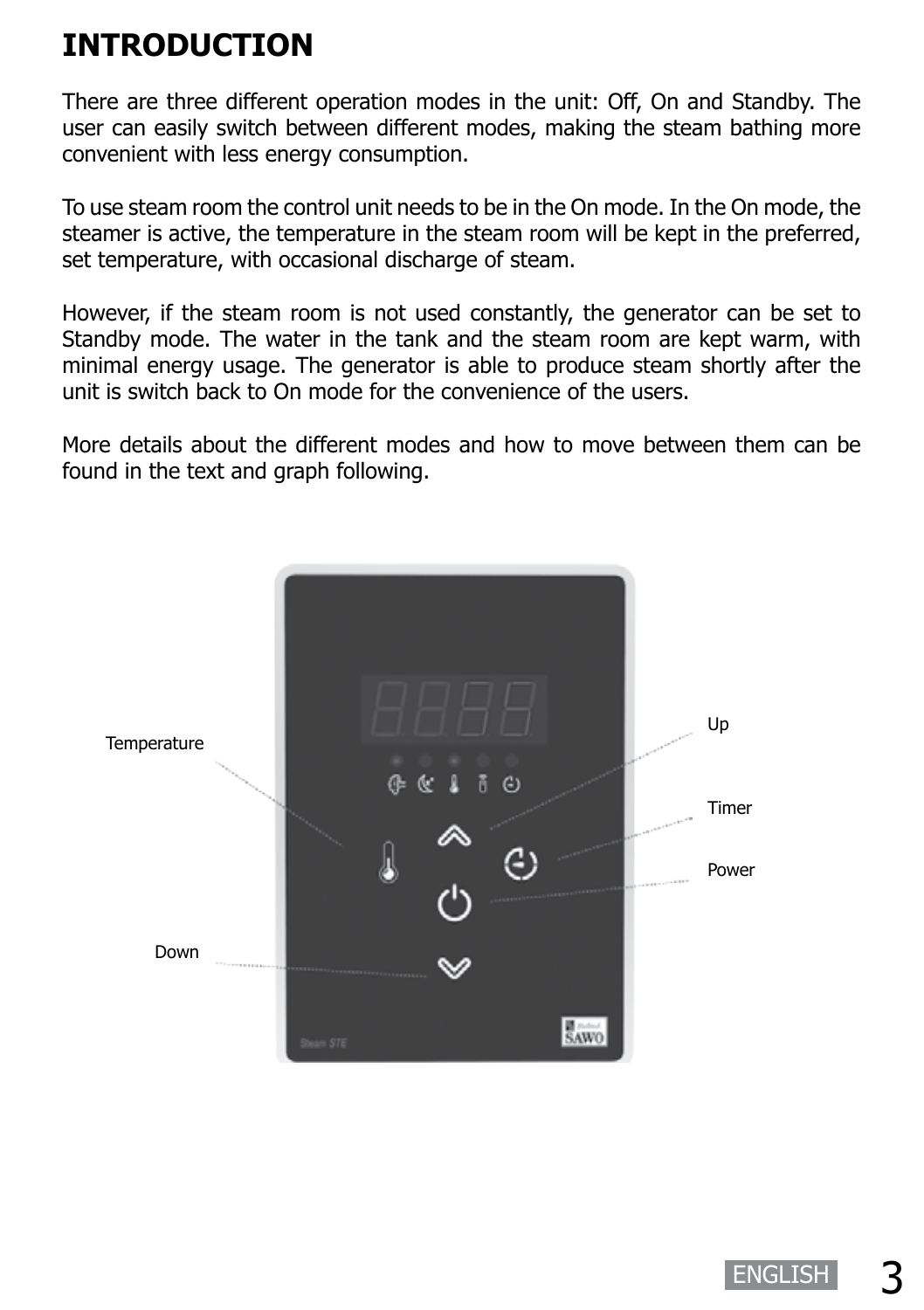### **INSTALLING THE CONTROL UNIT**

SAWO Steam Control sets the temperature of your steam room. Mount the steam control unit on an accessible area outside the steam room. It is recommended not to place the steam control near to showers or similar wet places.

Never attempt to modify or to fix the steam control. Ask your licensed technician or your nearest service centre for repair.

Before installation mains supply of the generator must be switched off from the circuit breaker.



Snap-in the control panel into the metal casing to lock.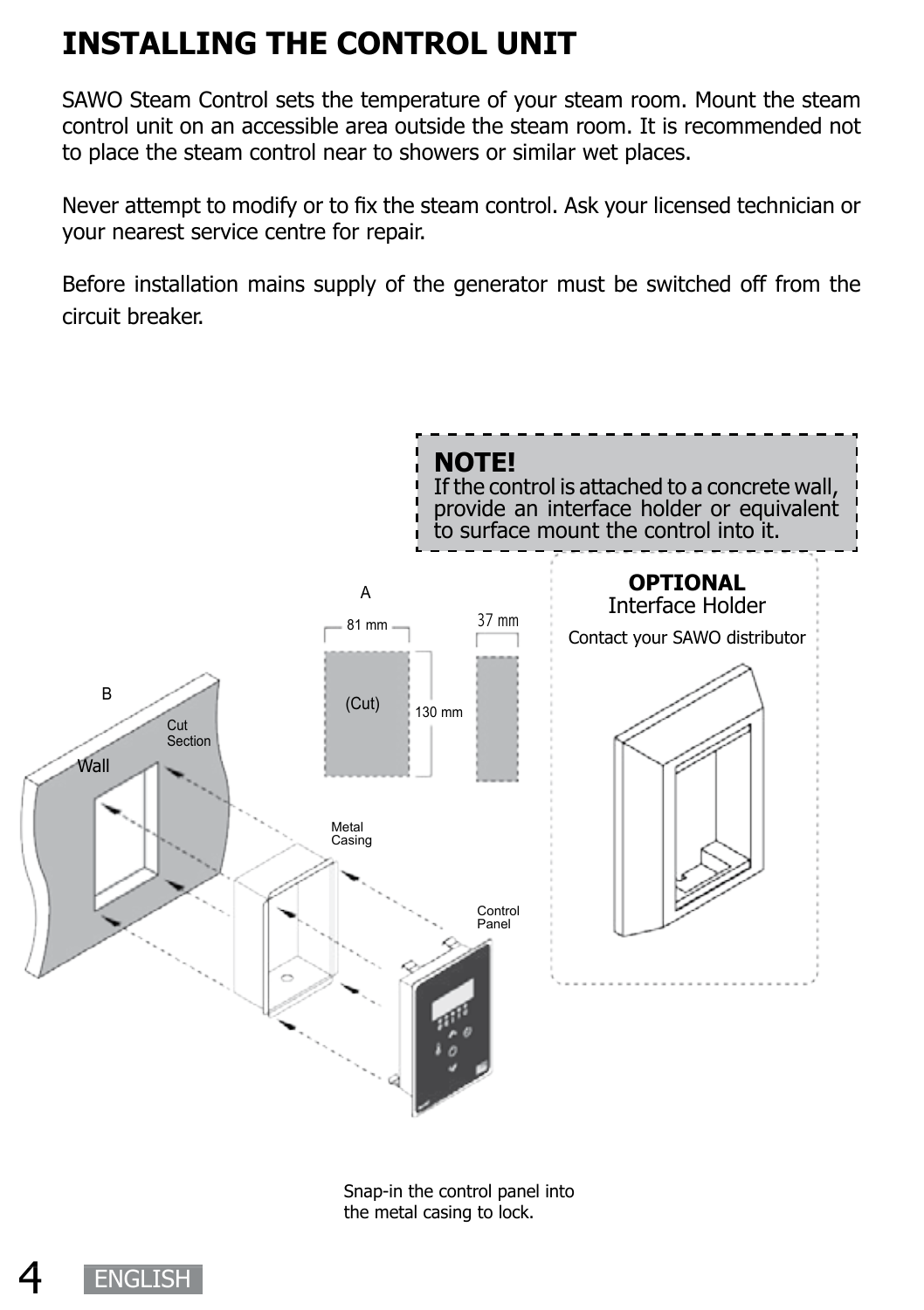### **On/Off Mode**



When the power switch of the steam generator is turned "ON", the software versions of the control board and the user interface will be displayed for 1 second each. Then the control unit will go to "OFF" mode. In the "OFF" mode, the display is colon  $(i)$ .

#### **On Mode**

Press "Power" button to switch ON the control.

First, the set room temperature is displayed (temperature indicator is blinking). Then the user can change the settings for the temperature and session time. Use the Up and Down keys to increase or decrease the values.

### **Standby Mode**

During the Standby mode, the water in the steam generator tank is kept hot. This minimizes the time to produce steam when generator goes to On mode next time. The temperature indicator will be blinking until the steam tank temperature is reached.

Standby Mode can be activated by any of the following methods when the control is in On mode.

- 1. Short press the Power button.
- 2. When session time expires.
- 3. After Remote On is switched OFF.

In Standby Mode, text "StbY" is displayed alternately showing the remaining standby time. Press the Up and Down button to change the remaining time. If the time is changed during the first 5 minutes after the activation of standby mode, the time will be saved as a new default standby time.

To activate back to On mode, short press the power button.

Steam room temperature during the Standby can be controlled. User can can set desired temperature from 20- 40deg.Celsius.

**ENGLISH**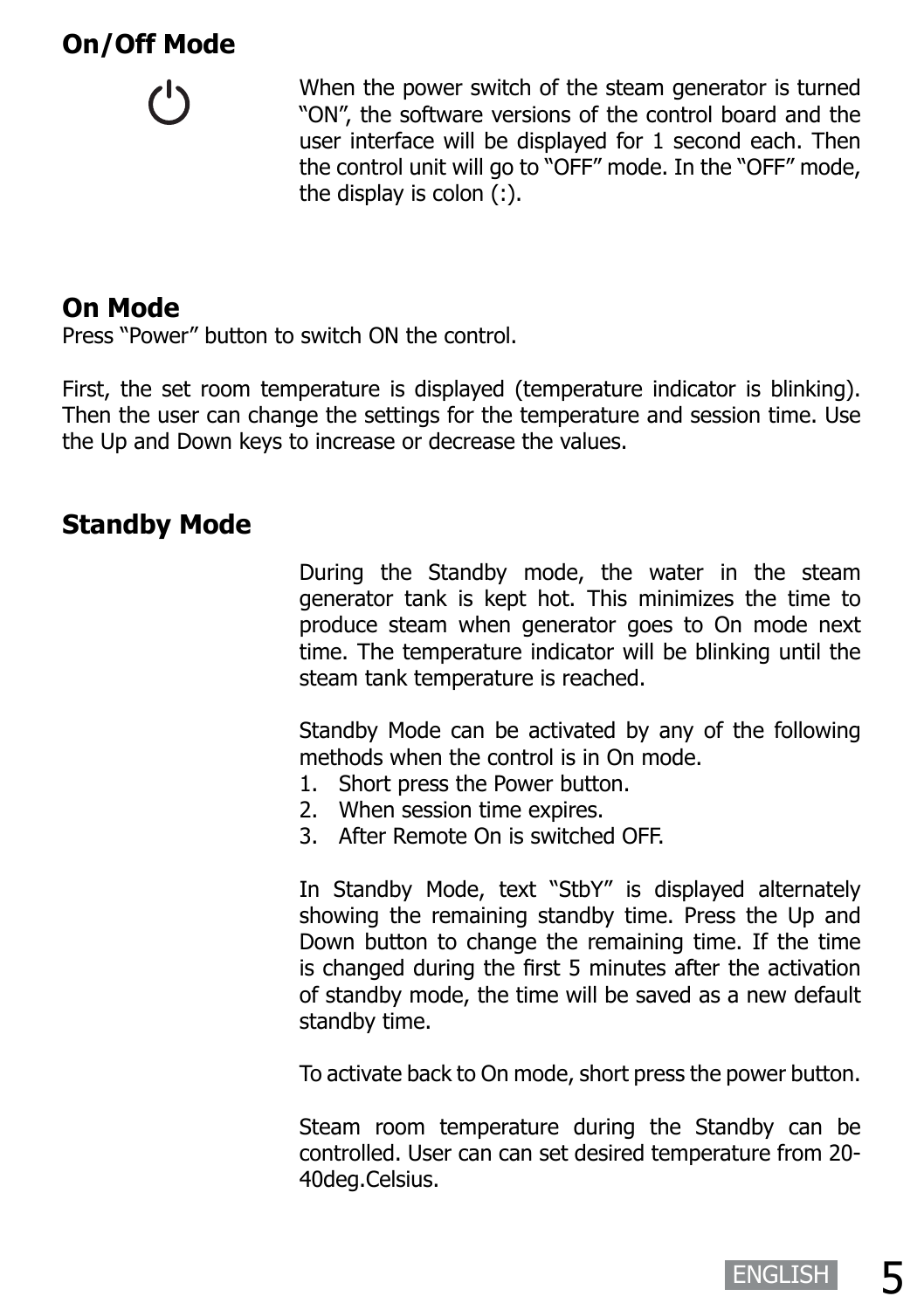#### **Temperature Setting**



The Temperature button is to select the temperature setting.

When the steam generator is switched On, the set temperature at the steam room from the previous setting is displayed. It can be changed by pressing Up and Down buttons. Press back the temperature button or if no button is pressed within 5 seconds, setting is confirmed by a beep.

#### **Session Time Setting**

(3

If the Timer button is pressed, the remaining session time will be displayed. It can be changed by pressing the Up and Down buttons. Press again the Timer button or if no button is pressed within 5 seconds it will confirm the settings. There will be a beep to confirm. The time set will be saved as the default session time if it was changed within the first 5 minutes from the beginning of On mode.

The Session Time can be set up to 24hrs. "UNLI" text appears on the LED. This means that the control will be in On mode all the time until it is switched to Standby mode or Off mode.

#### **Key Lock**



Lock and unlock the key pad by pressing the Up and Down buttons at the same time for more than 5 seconds. A high beep will confirm the activation and the deactivation.



Only the On/Off button is usable when the key pad is locked. If other buttons are pressed, "-- --" is shown on the display.

The Key Lock function is set automatically if it was left active during the previous operation.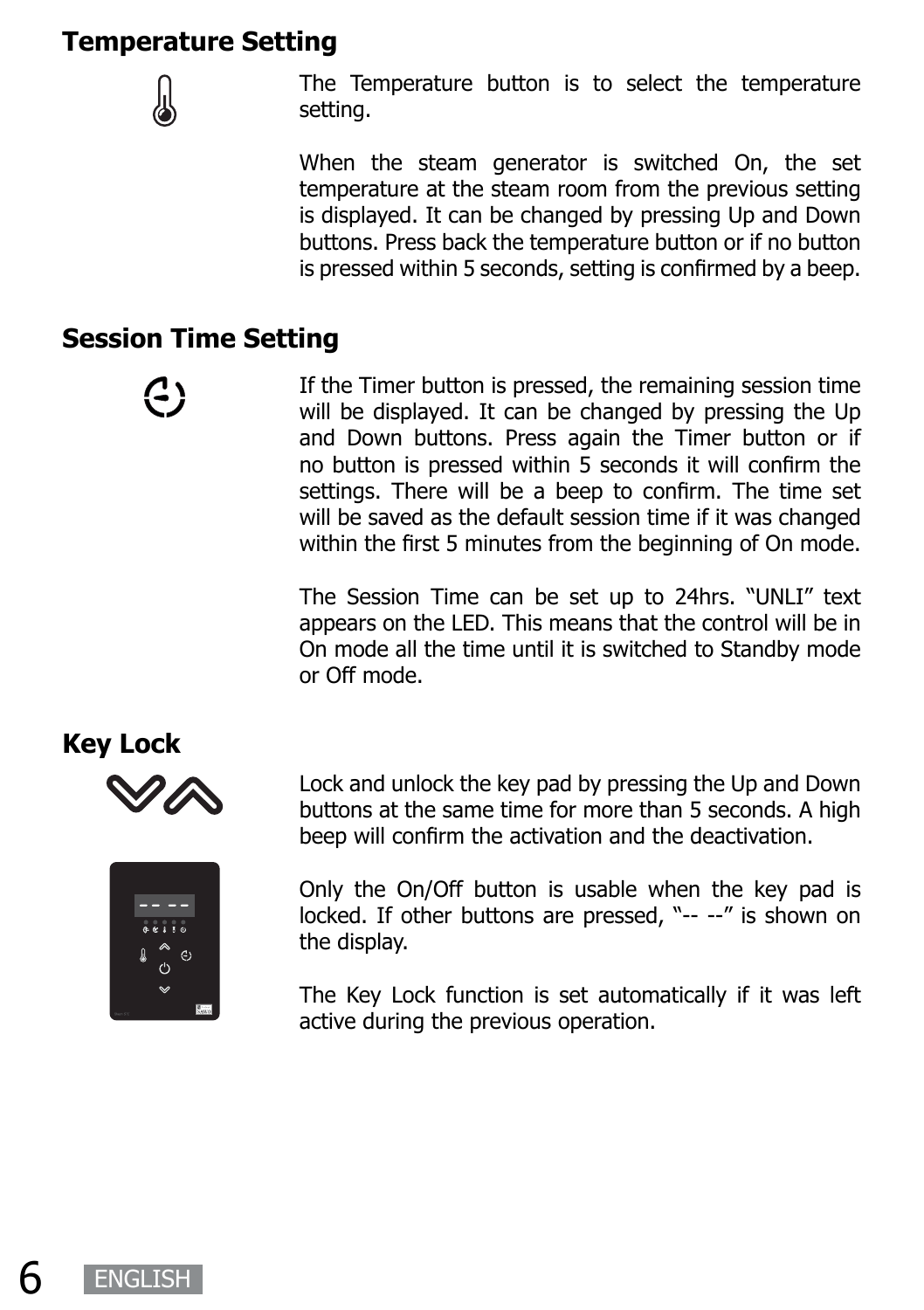#### **Up and Down Buttons**



Pressing the Up and Down buttons in the settings menu will increase or decrease the displayed value. A value cannot be increased or decreased above or below its maximum or minimum value. A low tone will alarm the user.

The Up and Down buttons are repetitive. Holding the Up or Down button will cause the value to increase or decrease with an increased rate

If no keys are pressed within 5 seconds, changes in the values are confirmed.

### **Celsius/Fahrenheit**



During OFF Mode, change the temperature setting by long pressing same time the Temperature and Up button. Cel/ Fah ON will be displayed to confirm that temperature unit was changed.

### **Heating Element (HEE) Reset**



An HEE Error is caused by a slow increase of the water temperature inside the tank. This may be caused by broken heating elements or thick deposits of sediments.

In OFF mode, long press the Temperature and Down button to reset or clear HEE error.

Use this function after cleaning or replacing heating elements. This will revert the heating elements setting as it was at healthy state.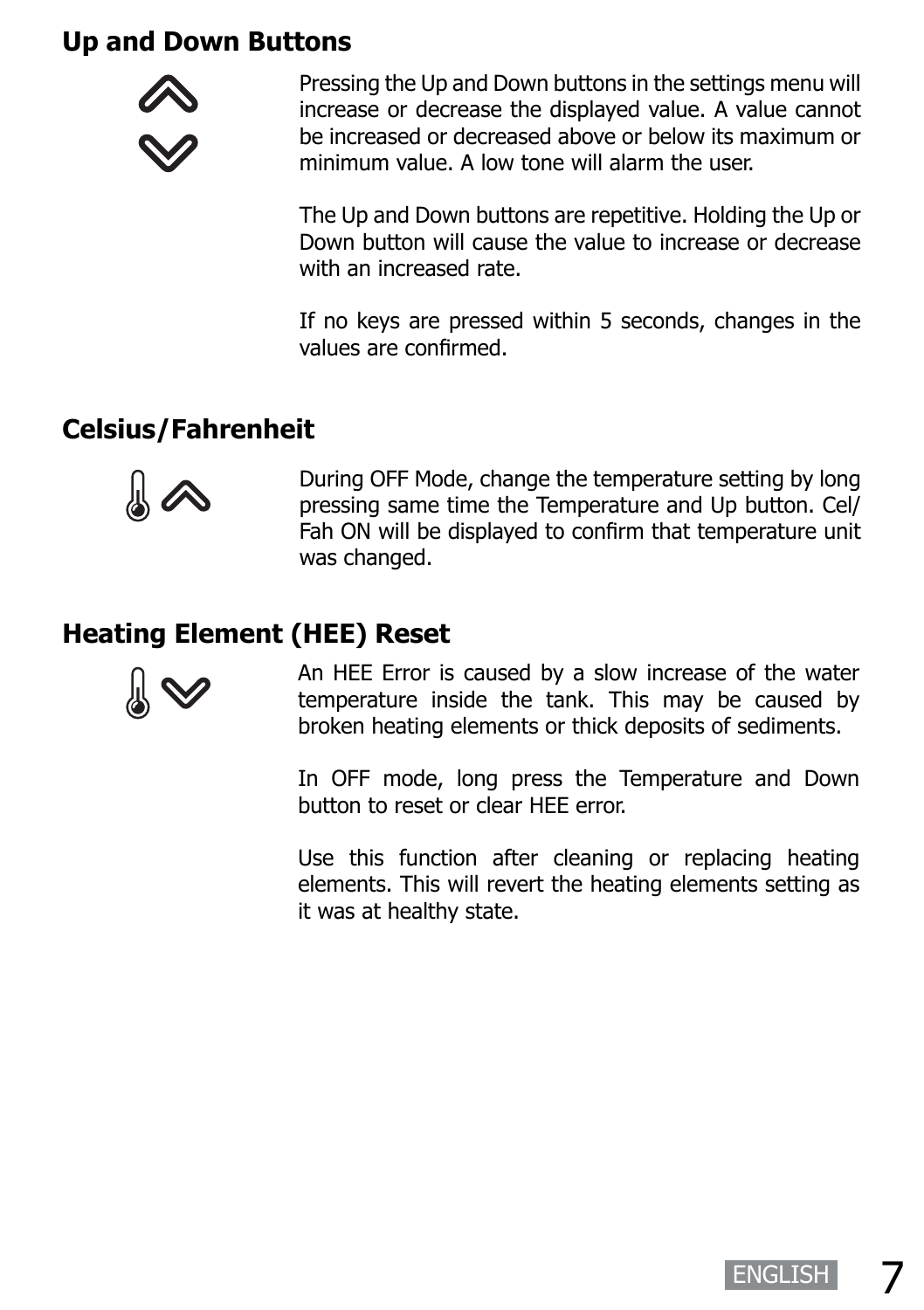### **Remote Control ON (r On)**

Õ

Remote control On function is used by connecting the control into a household automation appliance. Light indicator for the remote control will light.

### **Demand Button (optional)**



A separate demand button can be installed on any desired location including inside the steam room. Pressing the demand button will immediately release extra steam for 30 seconds.

Pressing the demand button when the steam generator is in "Off" or "Standby" mode will switch the control unit into "On" mode.

#### **Switching Between Different Modes**



- 1. Press Power button or Demand button. (On mode)
- 2. Press Power button for more than 3 seconds. (Off mode)
- 3. Press Power button in Standby mode. (On mode)
- 4. Press Power button in Standby mode for 3 seconds. (Off mode)
- 5. Press Power button or when the session time expires (Standby mode)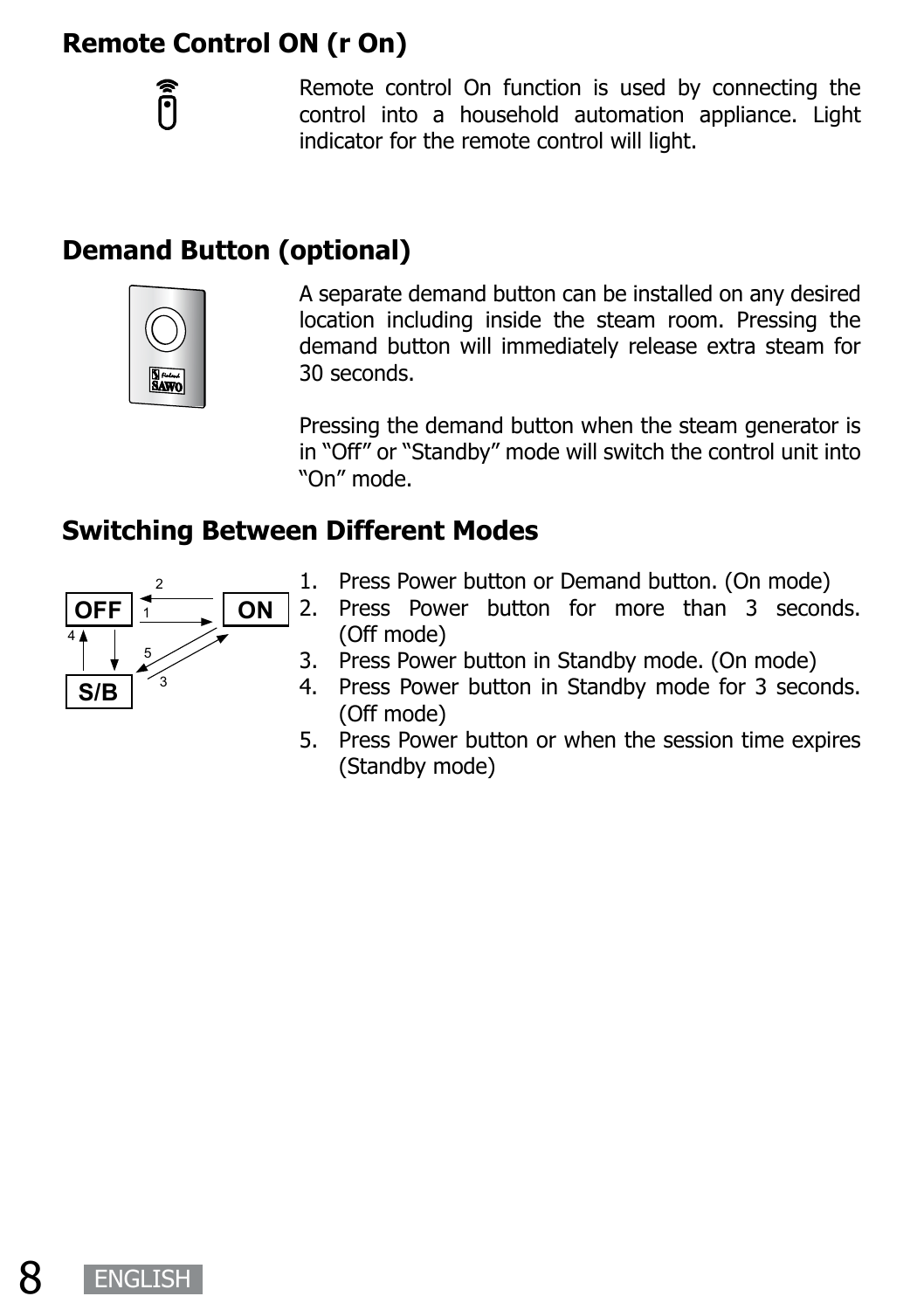### **MAINTENANCE**

### **Decalcification**

Tap water contains impurities, for example lime, that can cause calcium deposit and block the internal parts of the steam generator. To prevent this and prolong the lifespan of steam generator, it is recommended to have a water filter and water softener. They are connected to the water source of the steam generator's water inlet.

SAWO Decalcifying Solution can be used for decalcification. Follow these guidelines to perform preventive maintenance of the steam generator.



#### **STE with Advance Control:**

- Remove top cover and level probe. Before opening, make sure that the generator is off. Use a flat head screw driver or similar to poke the level probe to dismount. Pour the solution into the water tank. Return the level probe. 1.
- Turn ON the steam generator and wait until water 2. inside the tank starts to boil. Let the solution boil for 5 minutes.
- 3.1 If standby mode is available:

Press shortly "On/Off" -button. Steam generator goes to standby mode. After standby time expires, steam generator goes to Off state. Drain tank manually.

Note: Default standby time is 1hr. If standby time is set more than that, turn off steam generator after 1hr and drain tank manually.

3.2 If standby mode is not available:

Turn OFF the steam generator. Let the solution stay in the tank at least 1h and then drain manually.

Fill and drain the tank manually two times more. 4.

#### Use Decalcifying Solution as follows:

| Steam<br>Generator<br>(kW) | Decalcifying<br>Solution<br>(ml) |
|----------------------------|----------------------------------|
| $3 - 7.5$                  | 250                              |
| $9 - 15$                   | 500                              |

For steam generators in commercial use (over 5 hours continuously daily) additional service plan is recommended twice a year. Please contact your service center for details.

#### **Frequency for decalcification:**

Unit dH where 1 dH is 10 mg calcium in 1 liter of water

 $<$  3 <sup>o</sup>dH = very soft water, decalcification every 500 operation hours  $3-6$  °dH = soft water, decalcification every 100 operation hours  $6-9$  °dH = hard water, decalcification every 50 operation hours  $9-18$  °dH = very hard water, decalcification every 30 operation hours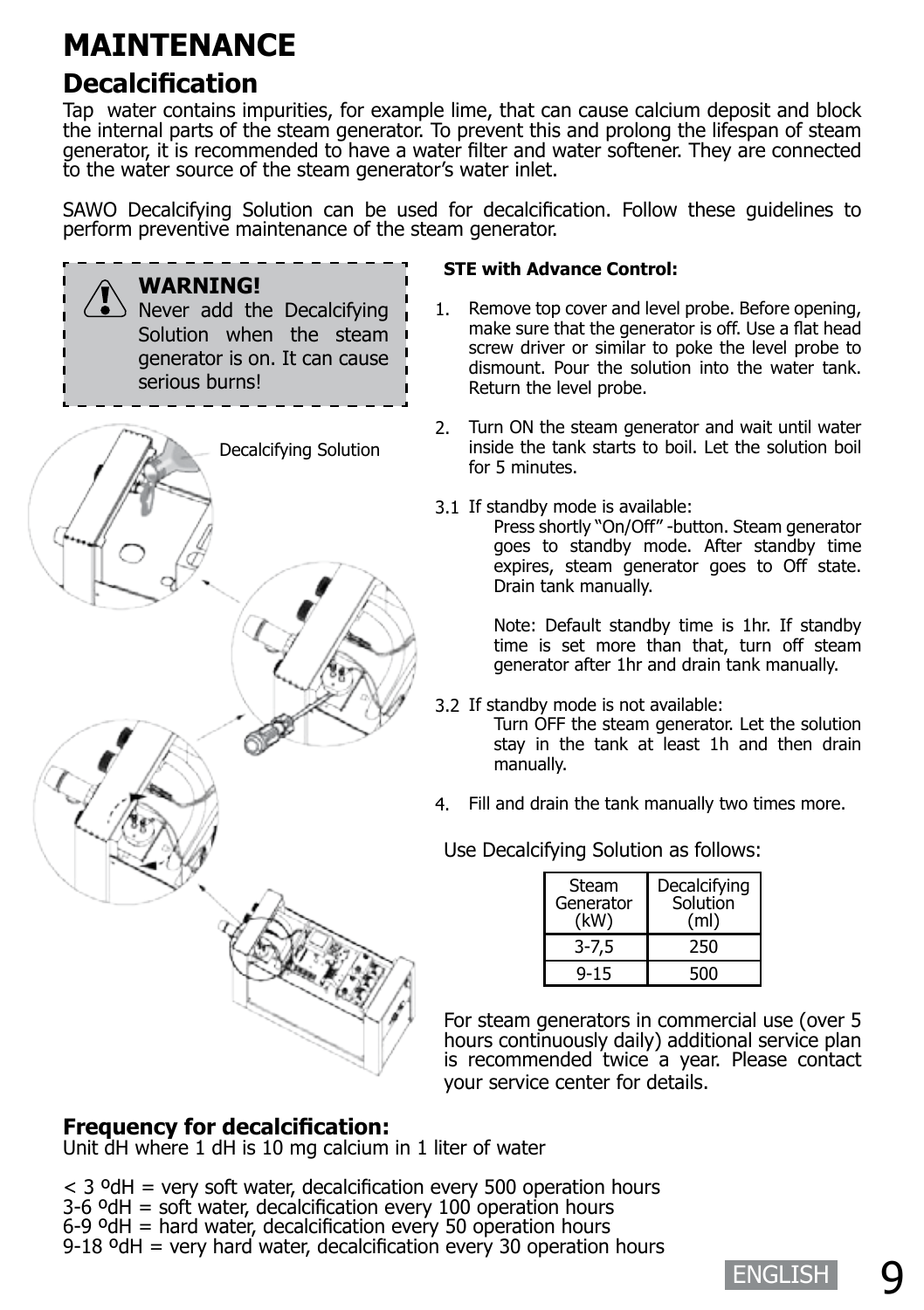### **Jumper Connections in the Steam Generator PCB**



#### **Standby time**

Standby time can be set according to user preferences by setting jumpers on the power controller board.

|                              | <b>STBY</b> |                |   | Session Time      |        | <b>SESSION</b> |  |  |
|------------------------------|-------------|----------------|---|-------------------|--------|----------------|--|--|
| <b>Standby Duration Mode</b> |             | $\overline{2}$ | 3 |                   |        | 2              |  |  |
| 1h                           |             |                | 0 | 30 <sub>min</sub> | 0      |                |  |  |
| 2h                           |             |                | Ω | 15 <sub>min</sub> |        |                |  |  |
| 4h                           |             |                | ი | 20 <sub>min</sub> | 0      |                |  |  |
| 6h                           |             |                | Ω | 30 <sub>min</sub> |        |                |  |  |
| 12h                          |             |                |   | 45 <sub>min</sub> | 0      | 0              |  |  |
| 18h                          |             |                |   | 1h                |        |                |  |  |
| Unlimited                    |             |                |   | 2h                | 0      |                |  |  |
| Disable Standby              |             |                |   | 4h                |        |                |  |  |
|                              |             |                |   | $\sim$            | $\sim$ | $\sim$         |  |  |

#### **Naming Slaves**

|                          | м |  |
|--------------------------|---|--|
| <b>STEAM GEN. MASTER</b> |   |  |
| <b>STEAM GEN. 1</b>      |   |  |
| <b>STEAM GEN. 2</b>      |   |  |
| <b>STEAM GEN. 3</b>      |   |  |
| <b>STEAM GEN. 4</b>      |   |  |

#### **Maximum Temperature**

| <b>TFMP</b> | Max. Temperature |  |  |  |
|-------------|------------------|--|--|--|
|             | Max. 50 °C       |  |  |  |
|             | Max. $55 °C$     |  |  |  |

#### **High Temperature in Standby Mode**

At default (0), during the Standby Mode, the room temperature is stabilized by decreasing the setting at around 10deg.Celcius while the steam tank temperature maintains at 87deg.Celsius.

When High Temperature feature is ON (1), the steam tank temperature is maintained until 87deg. Celsius.

#### **Session Time**

Session time can be set according to user preferences by session jumpers on the power controller board.

| Session Time      | <b>SESSION</b> |                |   |                         |  |  |
|-------------------|----------------|----------------|---|-------------------------|--|--|
|                   | $\overline{1}$ | $\overline{c}$ | 3 | $\overline{\mathbf{4}}$ |  |  |
| 30min             | 0              | 0              | 0 | 0                       |  |  |
| 15min             | 1              | 0              | 0 | 0                       |  |  |
| 20min             | 0              | 1              | 0 | $\overline{0}$          |  |  |
| 30 <sub>min</sub> | 1              | 1              | 0 | 0                       |  |  |
| 45min             | 0              | 0              | 1 | 0                       |  |  |
| 1 <sub>h</sub>    | 1              | 0              | 1 | 0                       |  |  |
| $\overline{2}h$   | 0              | 1              | 1 | 0                       |  |  |
| 4h                | 1              | 1              | 1 | 0                       |  |  |
| 6h                | 0              | 0              | 0 | 1                       |  |  |
| 8h                | 1              | 0              | 0 | 1                       |  |  |
| 12h               | 0              | 1              | 0 | 1                       |  |  |
| 18h               | 1              | 1              | O | 1                       |  |  |
| Unlimited         | 0              | 0              | 1 | 1                       |  |  |
| 10min             | 1              | 0              | 1 | 1                       |  |  |
| 10min             | 0              | 1              | 1 | 1                       |  |  |
| 10 <sub>min</sub> | 1              | 1              | 1 | 1                       |  |  |

#### **Options**

Extra functions are available by setting your Options jumper.

| <b>Extra Settings</b>     | OPTIONS |   |   |              |   |  |
|---------------------------|---------|---|---|--------------|---|--|
|                           |         |   |   |              | 5 |  |
| Standby<br>High Temp      |         | O | ŋ | $\mathbf{I}$ | 0 |  |
| Dependence<br>Controlling | O       |   | ŋ | Π            | n |  |

#### **Dependence Controlling**

The dependence controlling needs to be switched ON when the steam generator acts as an accessory. It will make the steam generator dependent to the main controller system.

An example is that when the steam generator is used to increase the humidity of the sauna. The control of the sauna heater will be the primary host of the steam generator.

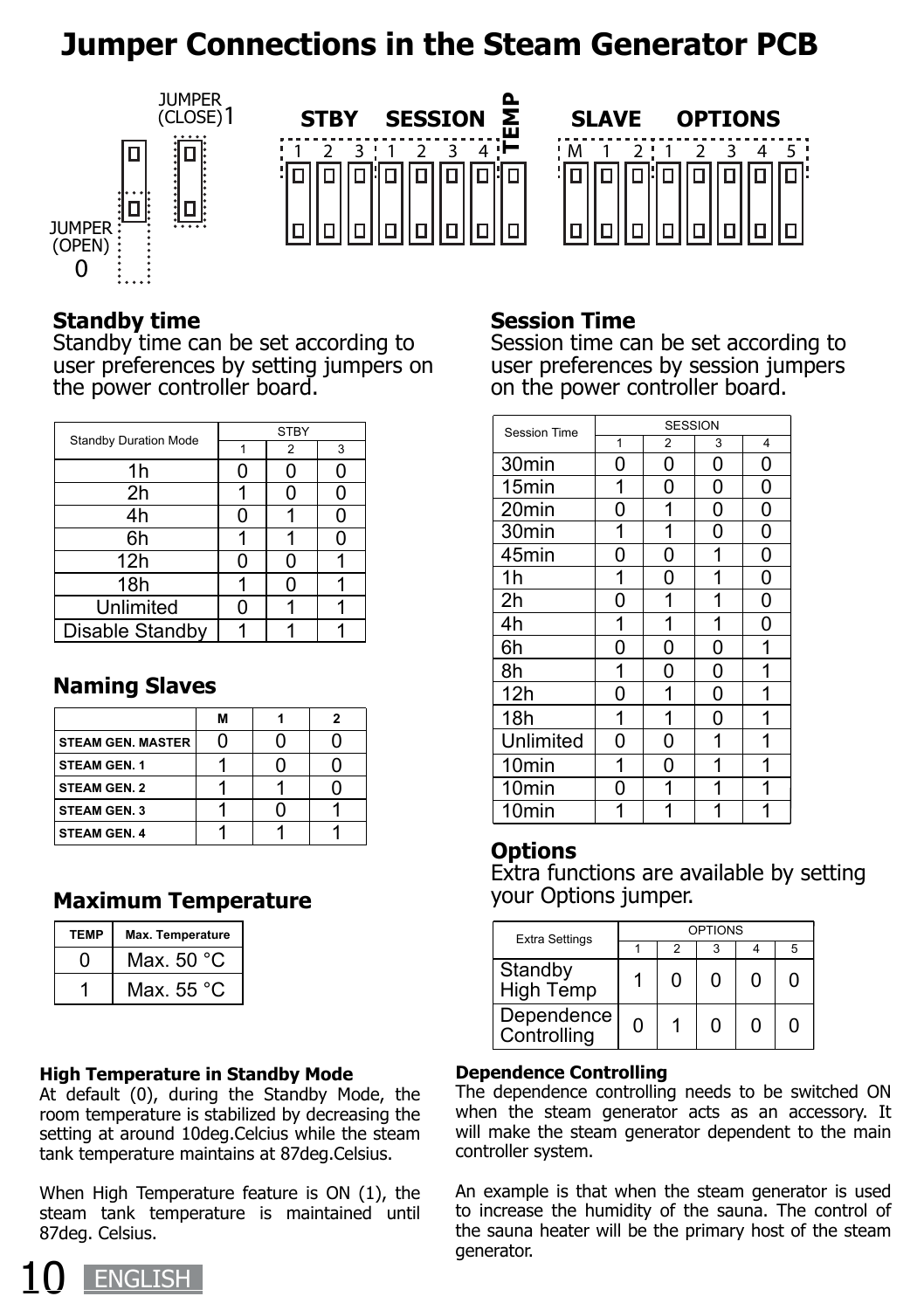### **TROUBLESHOOTING**

If an error occurs, the steam generator will be switched off. There will be a warning beep to alarm the user every 2 seconds. The code for the error will be displayed blinking on the STE board. See table below.

Please note, only a qualified electrician or maintenance personnel are allowed to make the service operations and repairs!

If error happens in slave, by pressing on/off button, the problematic slave will deactivate. The rest of the steam generator will continue in normal operation.

If error occurred in any of the master or slaves, only the four LED indicators on the power controller board of damaged board will blink, see table below. The LED 1 of other board will blink to indicate state "OFF". The interface will display the code of the slave steam generator alternating with the error code (ex: S1 >>> E1).

The activation and deactivation of master and slave can be set by the jumpers on the power controller board of basic steam generator. See page 10.

Possible errors are:

| Code           | Problem                                                                          | Solution                                                                                                                                                                                                                                                 | <b>ERROR</b> |              |              |              |  |
|----------------|----------------------------------------------------------------------------------|----------------------------------------------------------------------------------------------------------------------------------------------------------------------------------------------------------------------------------------------------------|--------------|--------------|--------------|--------------|--|
|                |                                                                                  |                                                                                                                                                                                                                                                          |              | 2            | 3            | 4            |  |
| E <sub>1</sub> | Temperature sensor 1<br>not connected.                                           | Check the wire between the sensor and the<br>control unit.                                                                                                                                                                                               | 0            | $\Omega$     | $\mathbf{0}$ | $\mathbf{1}$ |  |
| E <sub>2</sub> | Temperature sensor 1<br>short circuit.                                           | If there is no problem with the wires and they<br>are correctly installed, check the sensor.                                                                                                                                                             | 0            | 0            | $\mathbf{1}$ | 0            |  |
| E <sub>3</sub> | Temperature sensor 2<br>not connected.                                           | If no problem can be found, contact the retailer.                                                                                                                                                                                                        | 0            | 0            | $\mathbf{1}$ | $\mathbf{1}$ |  |
| E4             | Temperature sensor 2<br>short circuit.                                           |                                                                                                                                                                                                                                                          | 0            | $\mathbf{1}$ | 0            | $\Omega$     |  |
| E <sub>5</sub> | Temperature fuse defect.                                                         | Check the wire between the fuse and the control<br>unit. Fuse has probably overheated. The reason<br>for it needs to be discovered before using the<br>steam generator again. A new fuse is needed.<br>If no problem can be found, contact the retailer. | 0            | $\mathbf{1}$ | $\Omega$     | 1            |  |
| E <sub>6</sub> | Fill failure.                                                                    | Check that water supply is open and there is<br>enough pressure. Check solenoid valve. Clean<br>level probe. See to it that manual drain is always<br>closed position.<br>If no problem can be found, contact the retailer.                              | 0            | $\mathbf{1}$ | $\mathbf{1}$ | 0            |  |
| E7             | Communication failure.                                                           | Check the RJ12 cable. If the area where cable<br>is located has many other cables, it can cause<br>connection intermittent.<br>If no problem can be found, contact the retailer.                                                                         | 0            | $\mathbf{1}$ | $\mathbf{1}$ | $\mathbf{1}$ |  |
| E8             | Temperature is greater<br>than the maximum<br>temperature.                       | Contact qualified electrician or maintenance<br>personnel before using the steam generator<br>again.                                                                                                                                                     | $\mathbf{1}$ | $\Omega$     | 0            | 0            |  |
| <b>HEE</b>     | Heating Element Error /<br>Slow temperature increase<br>of water inside the tank | Clean or change a broken heating element.<br>Clear error code by resetting. See page 7.                                                                                                                                                                  |              |              |              |              |  |

ENGLISH